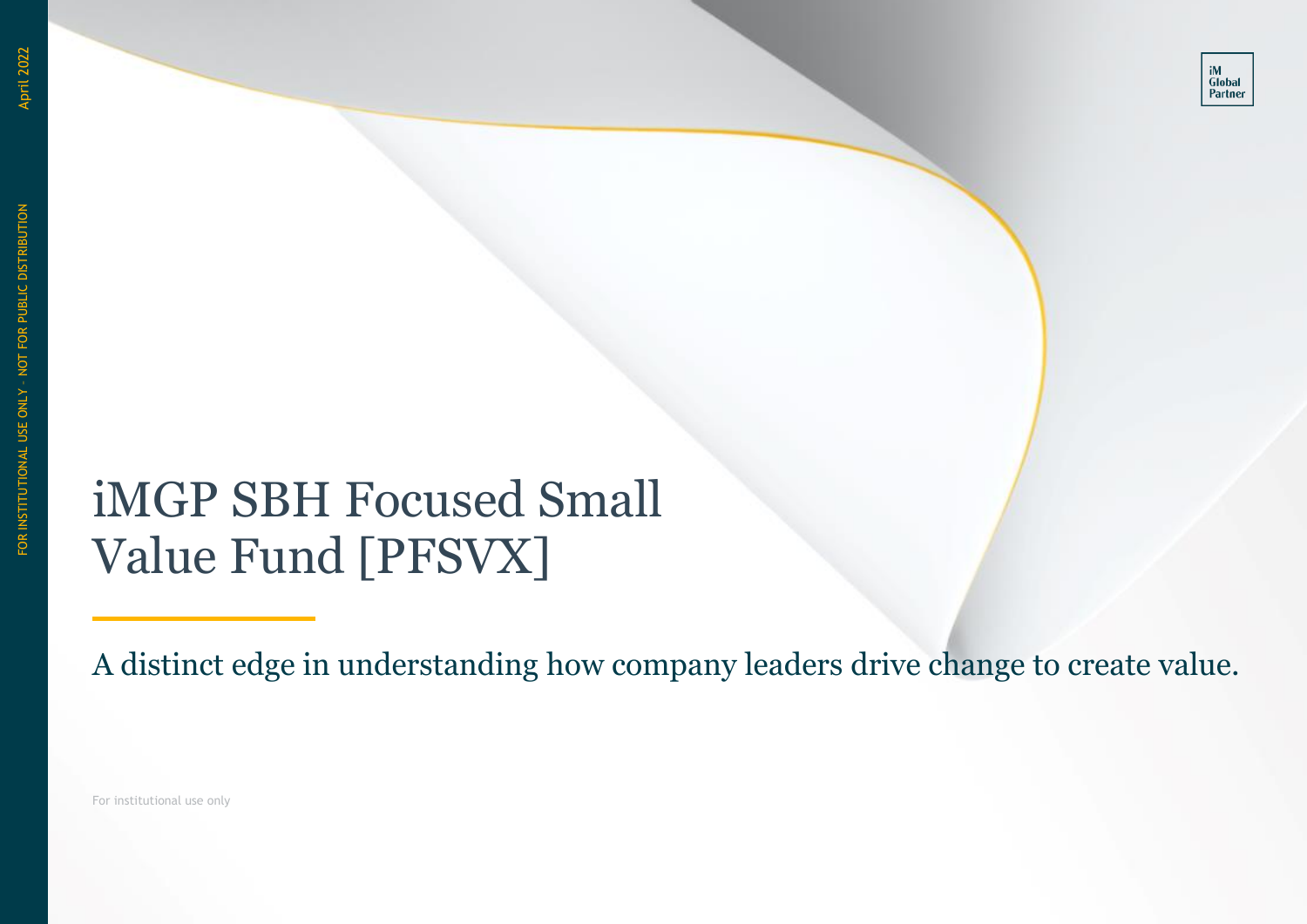FOR INSTITUTIONAL USE ONLY – NOT FOR PUBLIC DISTRIBUTION

FOR INSTITUTIONAL USE ONLY - NOT FOR PUBLIC DISTRIBUTION



### Who We Are

### iM Global Partner connects high-quality investment firms with financial institutions, wealth advisory platforms and investors globally.

#### What we do

We select proven, high-quality investment managers, our Partners, from around the world in order to bring high-quality investment solutions, best-in-class services and strategic research insights to our clients.

As a minority shareholder, we provide our Partners long term financial and operational partnership by providing full business commitment with our own resources.

As a US wealth management network, we commit to the long-term care of our clients - individuals, families or non-profit organizations - and help them reach their financial success.

#### Who we are

A global network built on trust, respect and integrity where success is shared between all. Excellence and quality are core to our values, and interactions are driven by human connection.





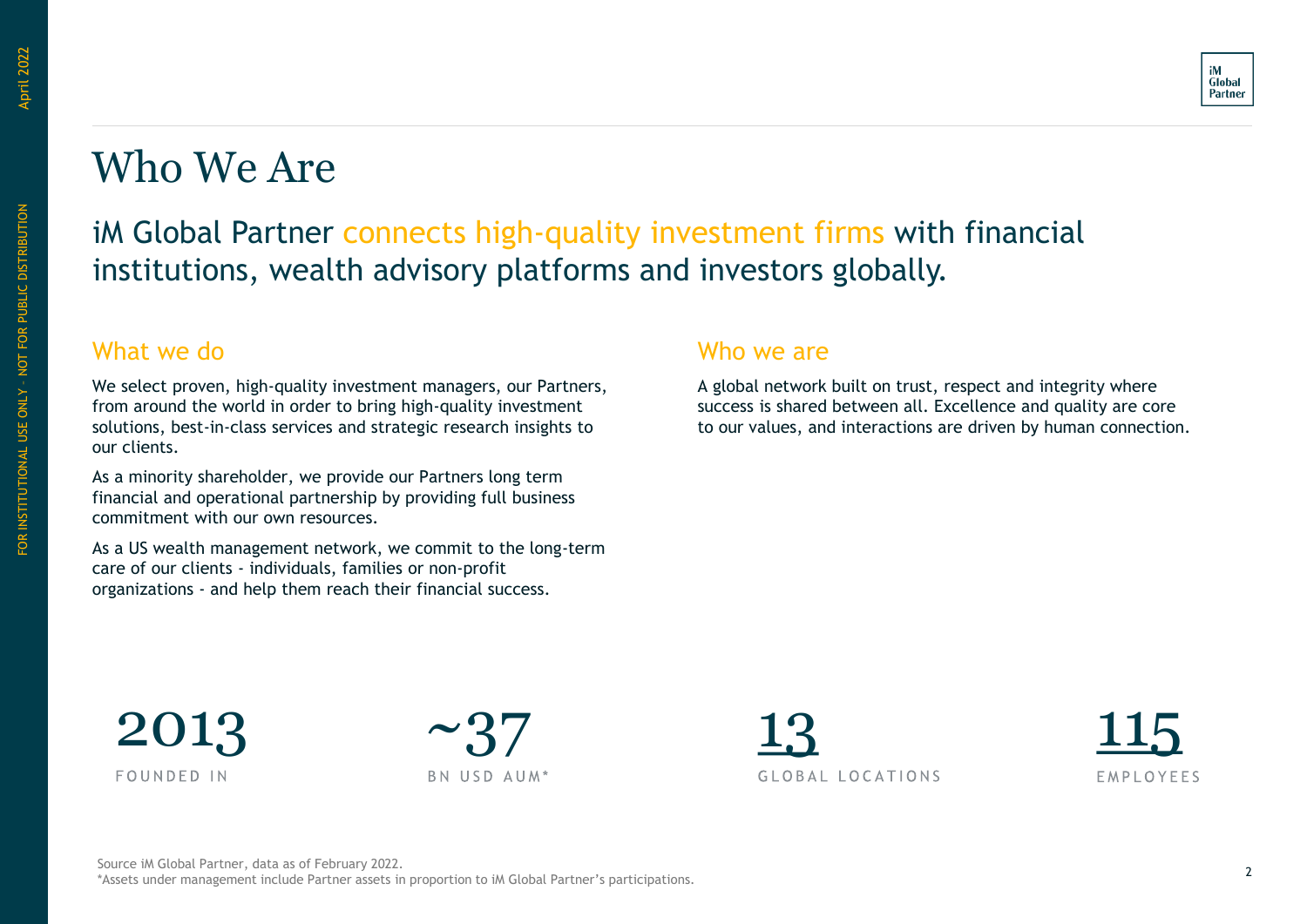### <span id="page-2-0"></span>iMGP Funds Vision

- The iMGP Funds seek to bring the high-quality managers from around the globe to financial advisors, consultants, institutional clients and individual investors in the U.S.
- iM Global Partner Fund Management's role as advisor to the iMGP Funds is to find distinct strategies in asset classes that we believe offer the best opportunity to add value through active management and high active share.
- The strategies we bring to the U.S. market are not available through any other mutual fund.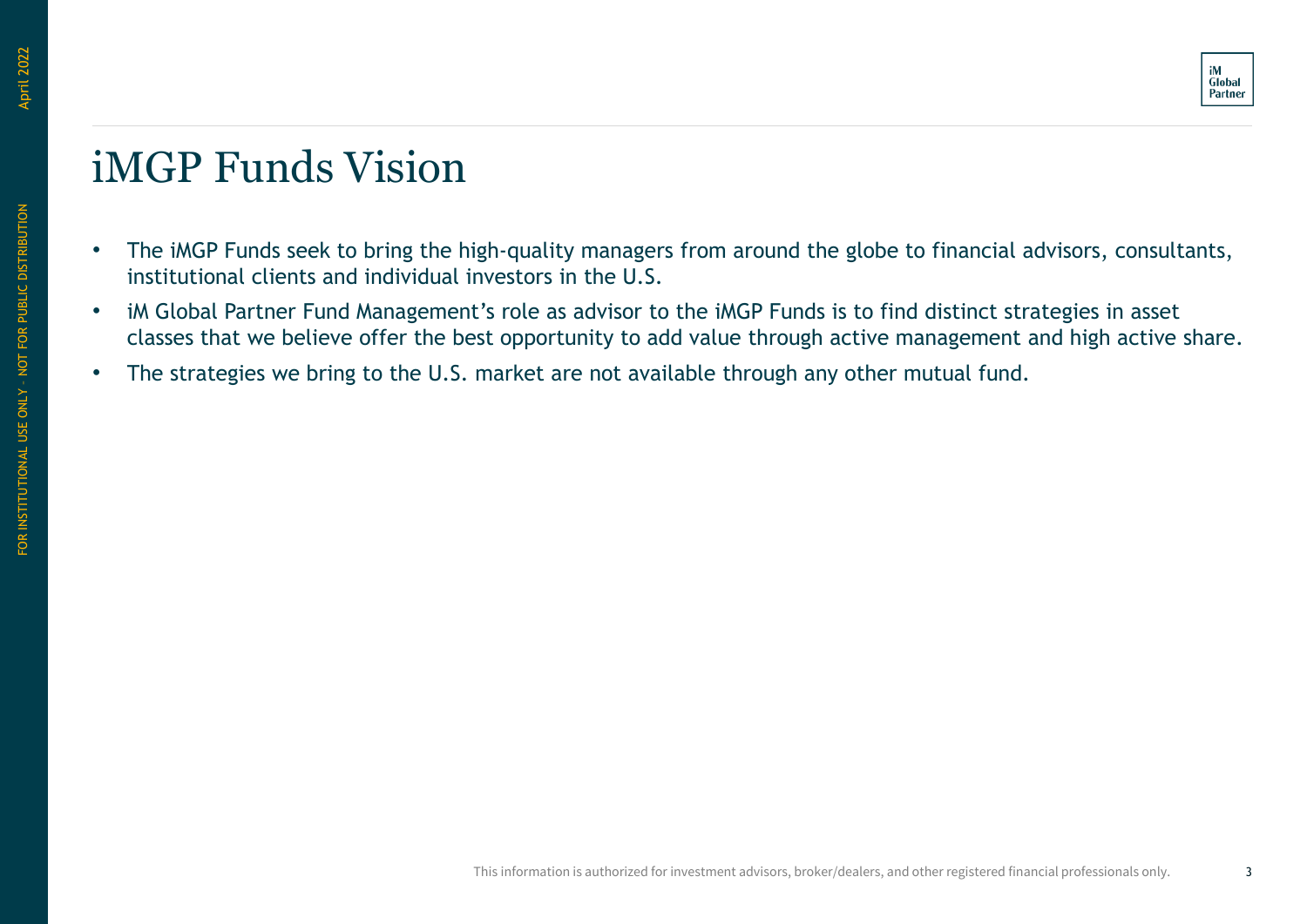

# Why Segall Bryant & Hamill (SBH)?

### **INVESTMENT PHILOSOPHY**

- SBH relies on in-depth proprietary research to uncover investments that have the potential to offer **attractive longterm returns**, while providing **downside mitigation** through market cycles.
- An **experienced** small-cap investment team conducts **bottom-up research**, looking for out-of-favor companies with management teams that are focused on and motivated to **improve and sustain** higher returns on invested capital (ROIC).
- These management teams, as **efficient allocators of capital**, typically serve niche markets and have **defendable competitive advantages**.

### **SCREENING AND IDEA GENERATION**

- The goal is to identify a limited number of stocks for in-depth due diligence using the ROIC Dashboard, companies are then ranked quantitatively by sector using fundamental factors.
- The focus is on companies with substantial relative underperformance versus peers and with the potential to significantly improve ROIC.
- Sector specialists search for companies with a large opportunity for ROIC improvement that is underestimated by the Street.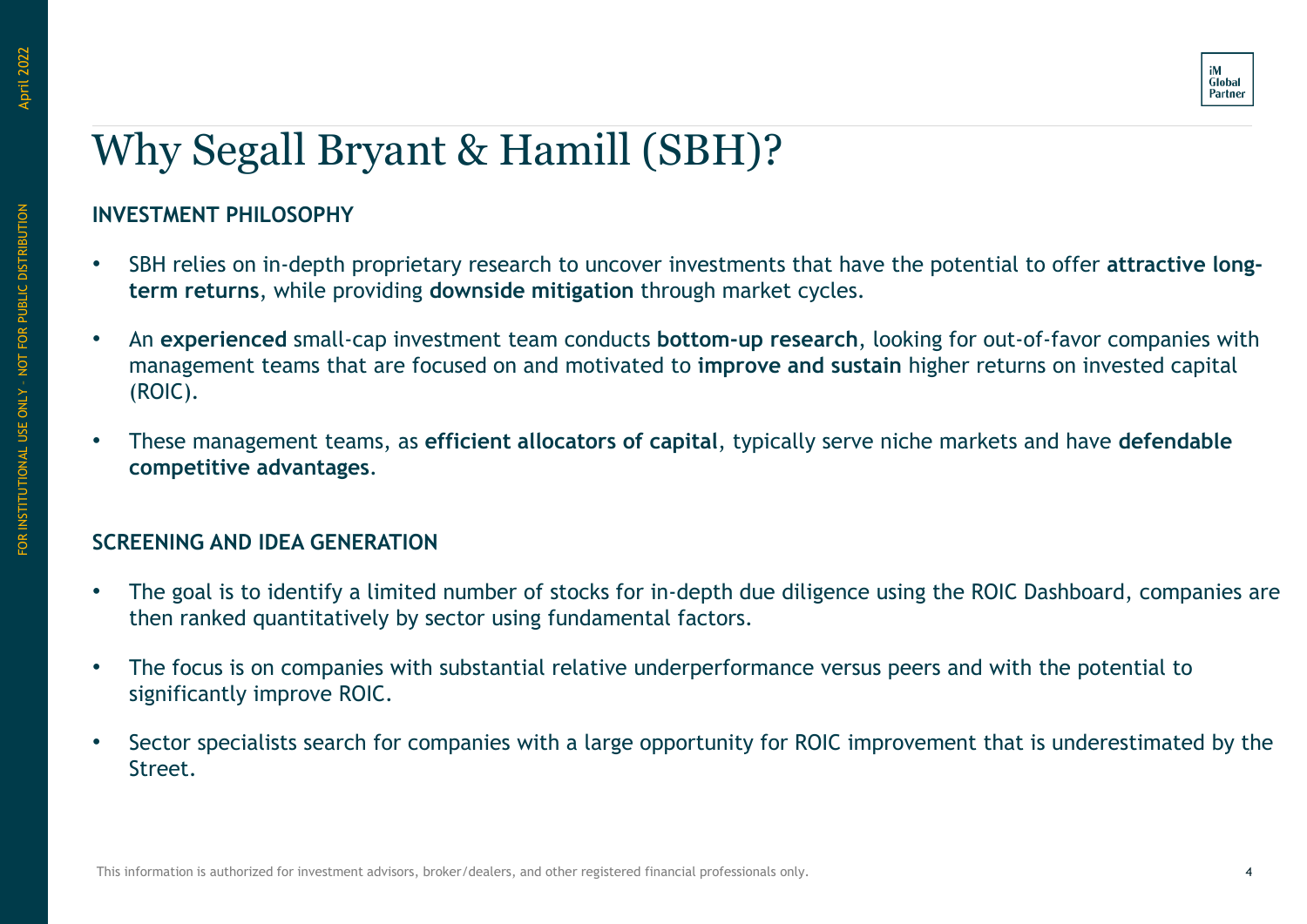

### An Introduction to SBH **PROVEN AND EXPERIENCED INVESTMENT TEAM**

#### **PORTFOLIO MANAGEMENT**



**SHAUN P. NICHOLSON** *Principal, Senior Portfolio Manager Lead, Small Cap Value Select Co-PM, Small Cap Value*

Coverage: Financials, Industrials & **Materials** 

MBA, University of Missouri – St. Louis B.S., Seton Hall University

#### **MARK T. DICKHERBER, CFA, CPA**

*Director of Small Cap Strategies Principal, Senior Portfolio Manager Lead, Small Cap Value Co-PM, Small Cap Value Select & Small Cap Core*

Coverage: Health Care, Utilities & REITs B.S., University of Missouri – St. Louis



#### **RESEARCH & TRADING**

#### **JEFFREY C. PAULIS, CFA**

*Principal, Senior Portfolio Manager Lead, SMID Cap Lead, Small Cap Core*

Coverage: Industrials

MBA, University of Chicago B.S., Saint Louis University

#### **ZACHARY T. ROSENSTOCK, CFA**

*Senior Equity Analyst* Coverage: Information Technology B.A., Boston College

#### **ERIC D. HINES, CFA** *Equity Analyst* Coverage: Energy, Consumer Staples & Consumer Discretionary

B.A., Saint Louis University

**GEORGENE L. PEDRIE CHERYL A. WOODCOCK** *Senior Equity Trader* **GORDON S. GARY** *Head Equity Trader* **ELISA BRIZUELA** *Senior Equity Trader*

*Senior Equity Trader*

\*Data as of December 31, 2019. Model UMA assets of \$36.2 million are included in the AUA portion of the AUM/AUA total. CFA® and Chartered Financial Analyst® are registered trademarks

5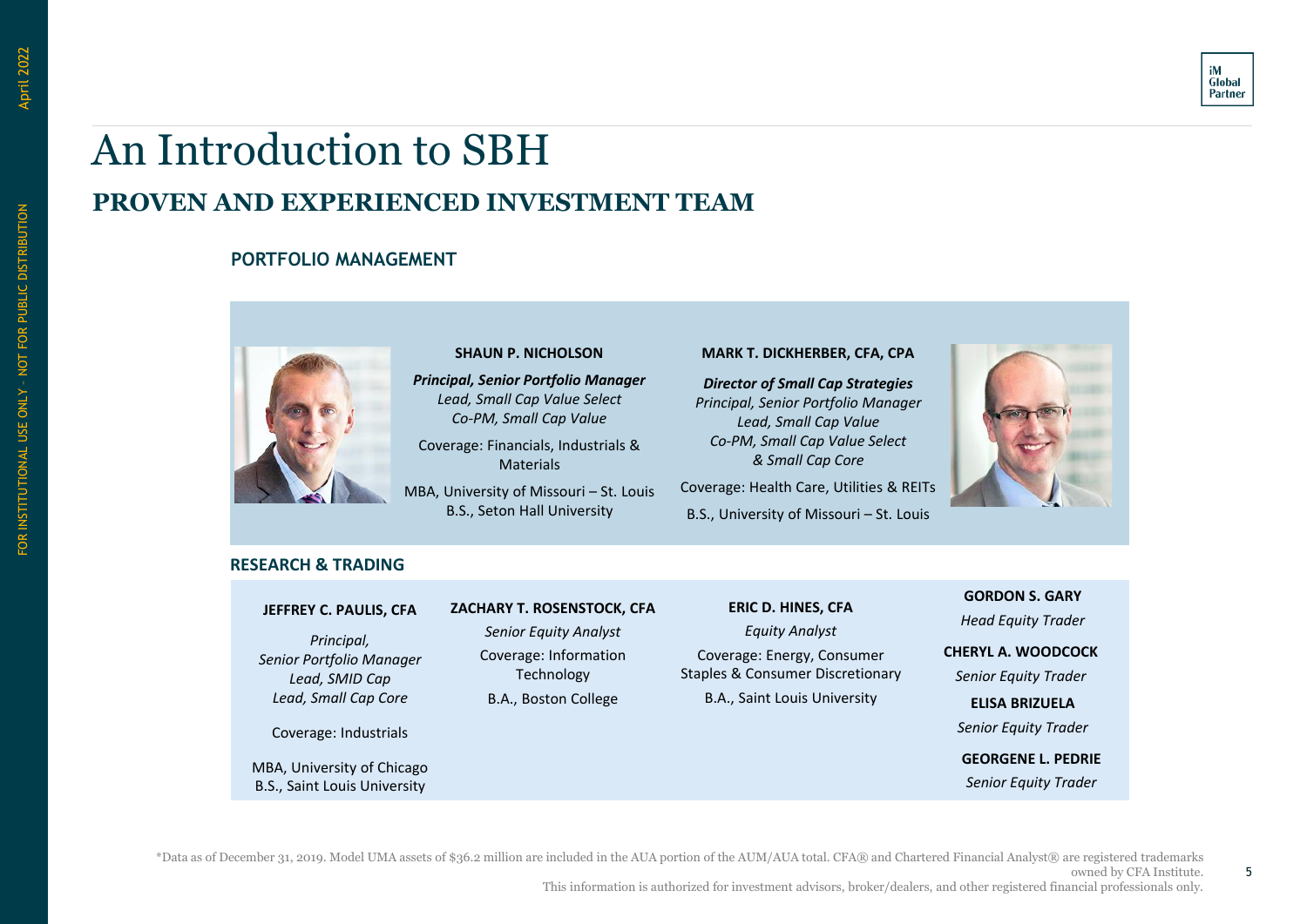# Investment Philosophy & Process

### **RISK MITIGATION**

### VALUATION

- Seek 3:1 upside to downside ratio at initiation
- Scenario and sensitivity analysis
- Match position size with fundamental conviction

### DIVERSIFICATION

- 20 to 40 positions (strategy dependent) diversified across industries
- Typically 5%-6% in any one security

### ONGOING REVIEWS

- Quarterly review of investment theses and relative valuations
- Continual review of improvements or declines in Dashboard

### **PORTFOLIO CONSTRUCTION**

### ADDITIONS TO PORTFOLIO

▪Shaun Nicholson and Mark Dickherber have final say on all buy/sell decisions.

▪Buying out-of-favor companies tends to allow for easier accumulation without disrupting liquidity.

#### SELLS CAN BE TRIGGERED BY:

- Change in underlying fundamentals/investment thesis, including change in key executives, culture, or financial philosophy
- **EXECUTE Security reaches intrinsic valuation**
- **.** More attractive replacement security identified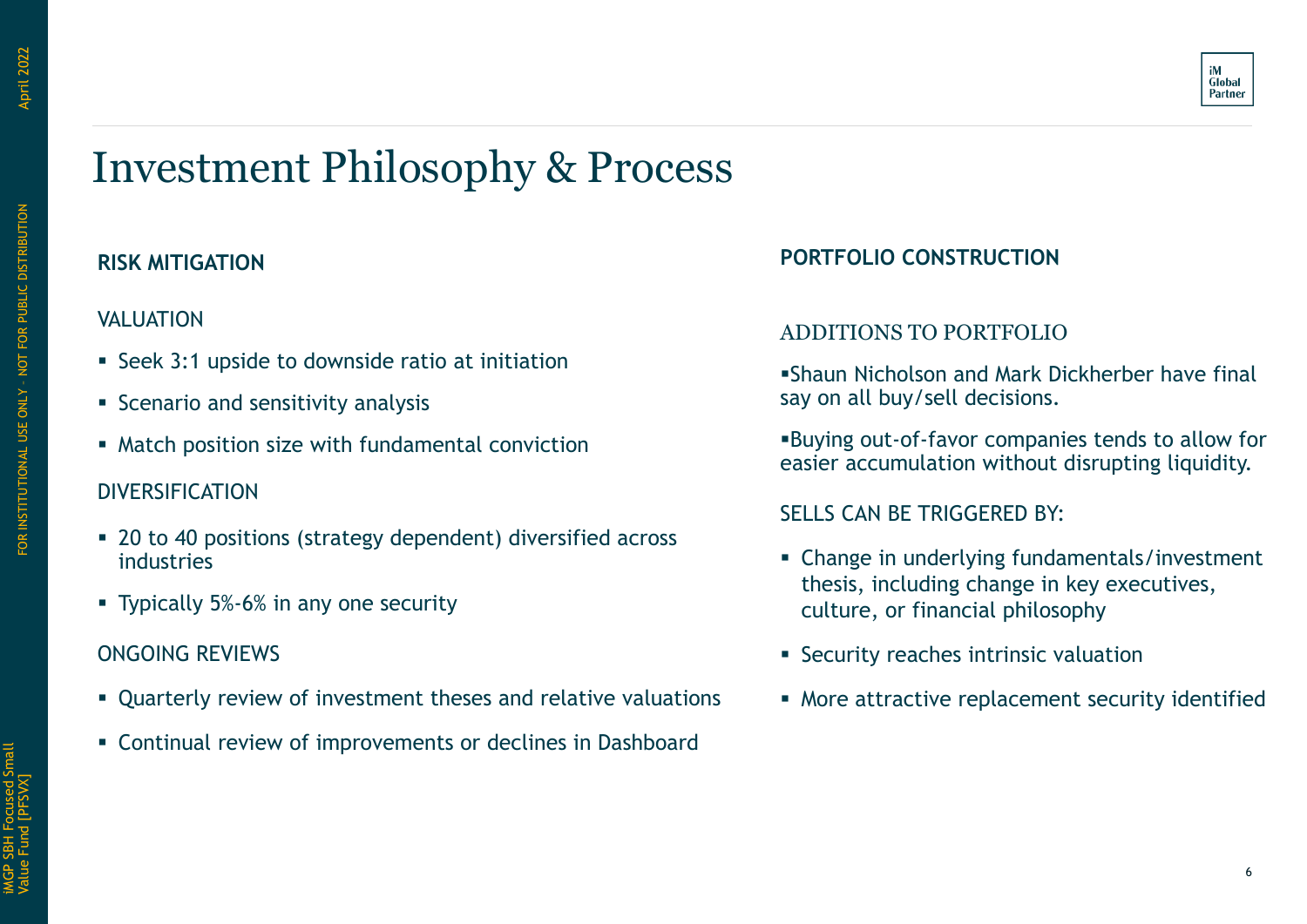

## Investment Philosophy & Process

### **The SBH Edge: ROIC Dashboard**

SBH's proprietary ROIC Dashboard provides insight into the Street's expectations and identifies significant potential changes in the ROIC profile, including:

- Management/culture changes
- **.** Implementing operational efficiencies and improving returns
- **Divestiture of underperforming business units**
- **Undervalued business segments**
- **E** New product cycles
- Underappreciated growth opportunities

**April 2022**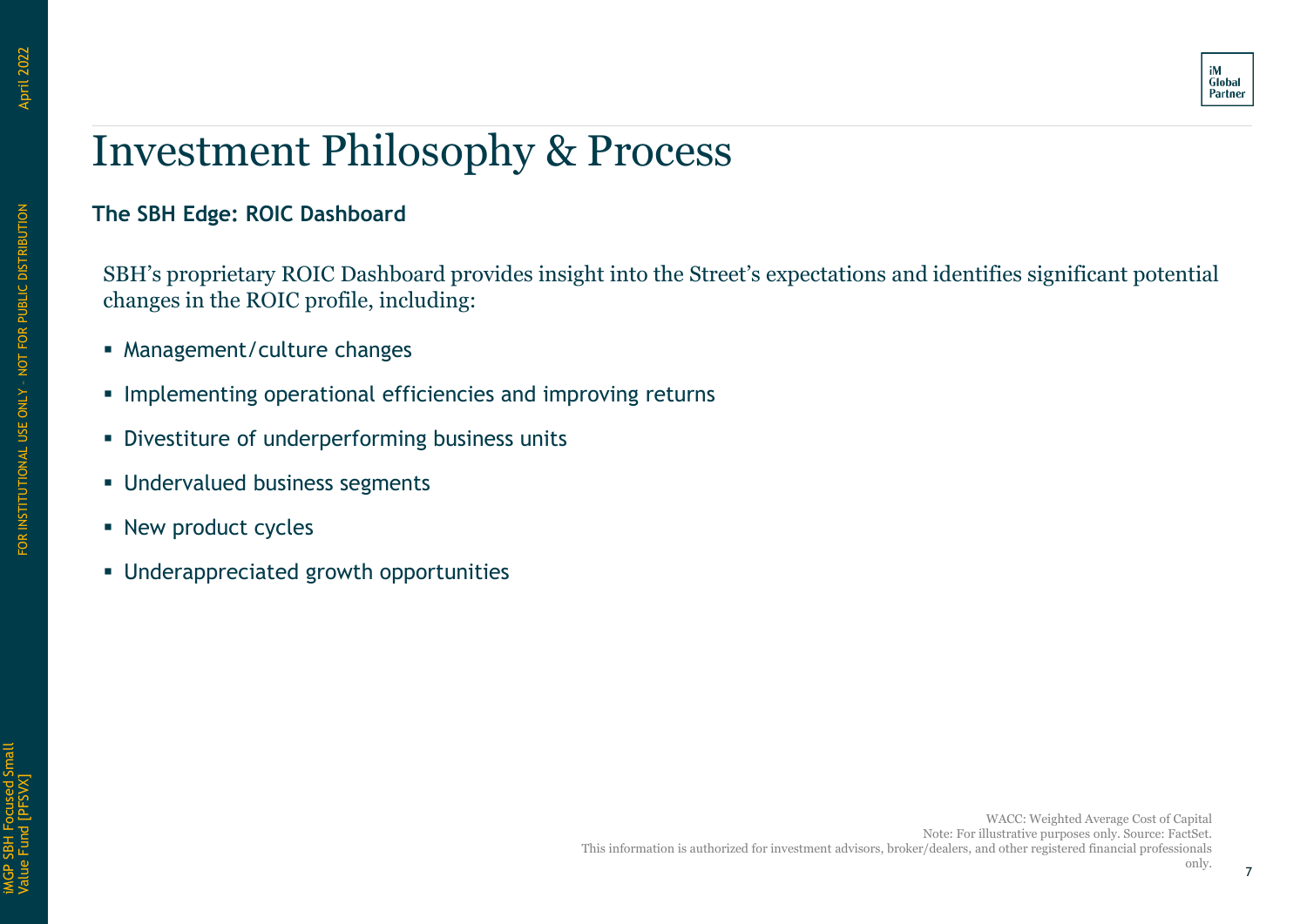

## Investment Philosophy & Process

### **The SBH Edge: Return on Invested Capital (ROIC**)



Top Two ROIC Quintiles Indexed Performance vs. All R2000 Stocks

1600 800 indexed Performance (%) Indexed Performance (%) 400 200  $\mathbb{R}$ ி 自自自 Best "Change in ROIC" Stocks  $---$  All Stocks

An experienced team employs a disciplined ROIC focus, which often helps them discover catalysts for change that the Street has not identified and may be overlooked by competitors.

During the last 20 years, Russell 2000 companies with the highest ROICs have outperformed their peers on a quarterly basis nearly 75% of the time.

=

Return on Invested Capital (ROIC)

Net Operating Profit After Tax (NOPAT)

Invested Capital

Represents performance of Russell 2000 companies ranked in the top two quintiles in terms of ROIC. Sources: Furey Research Partners, FactSet. Chart utilizes median return for each grouping. Data as of 12/31/19. This information is authorized for investment advisors, broker/dealers, and other registered financial professionals only.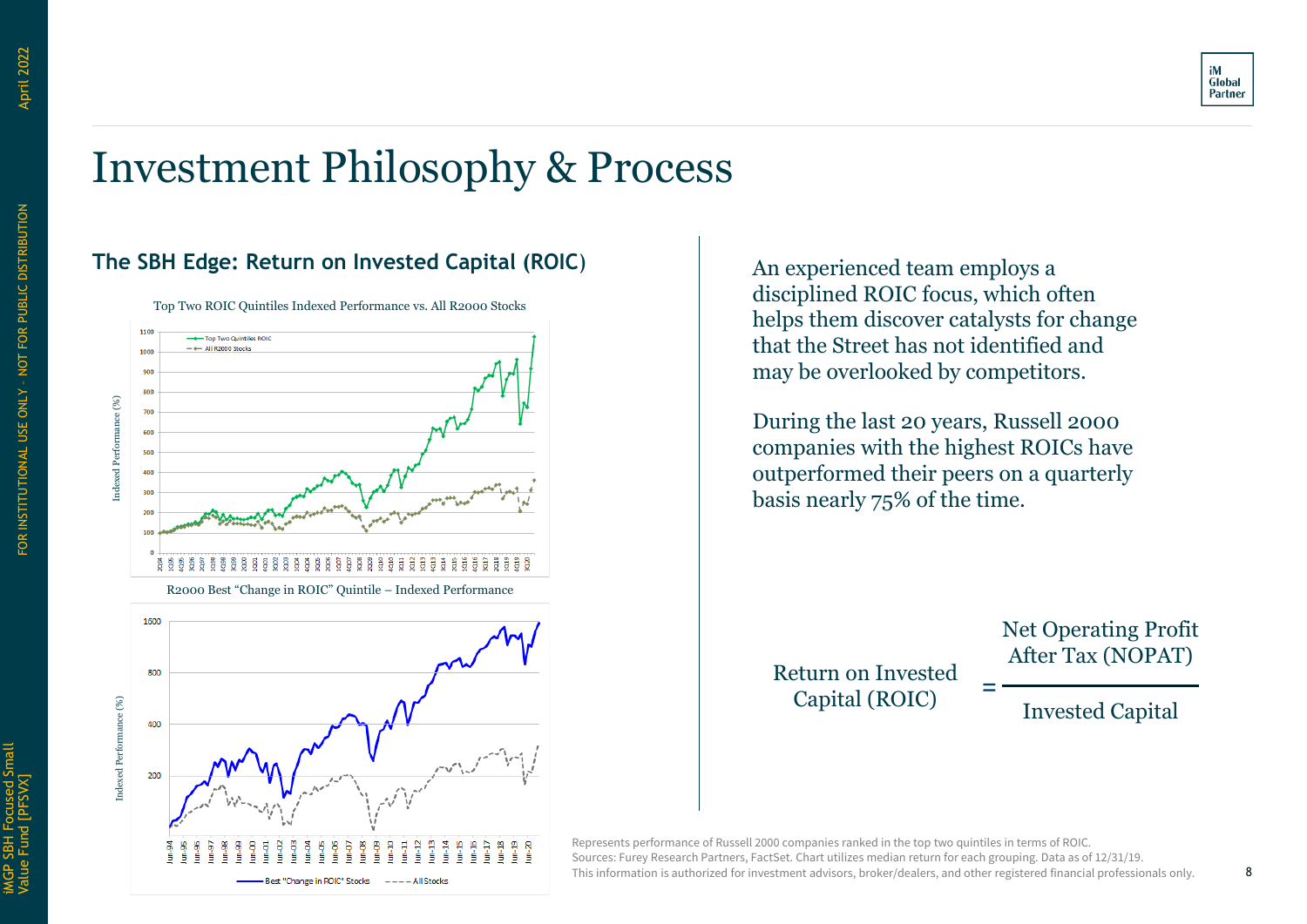## The Case for Small Value: The Trend Has Started to Reverse



Source: Morningstar Direct. Data as of: 9/30/21

Past performance is not indicative of future results.

Relative strength is a measure of the price trend of a stock or other financial instrument compared to another stock, instrument or industry. It is calculated by taking the price of one asset and dividing it by another.

A trend line is a line that can serve to illustrate a trend in a price or ratio between several data points over time.

This information is authorized for investment advisors, broker/dealers, and other registered financial professionals only.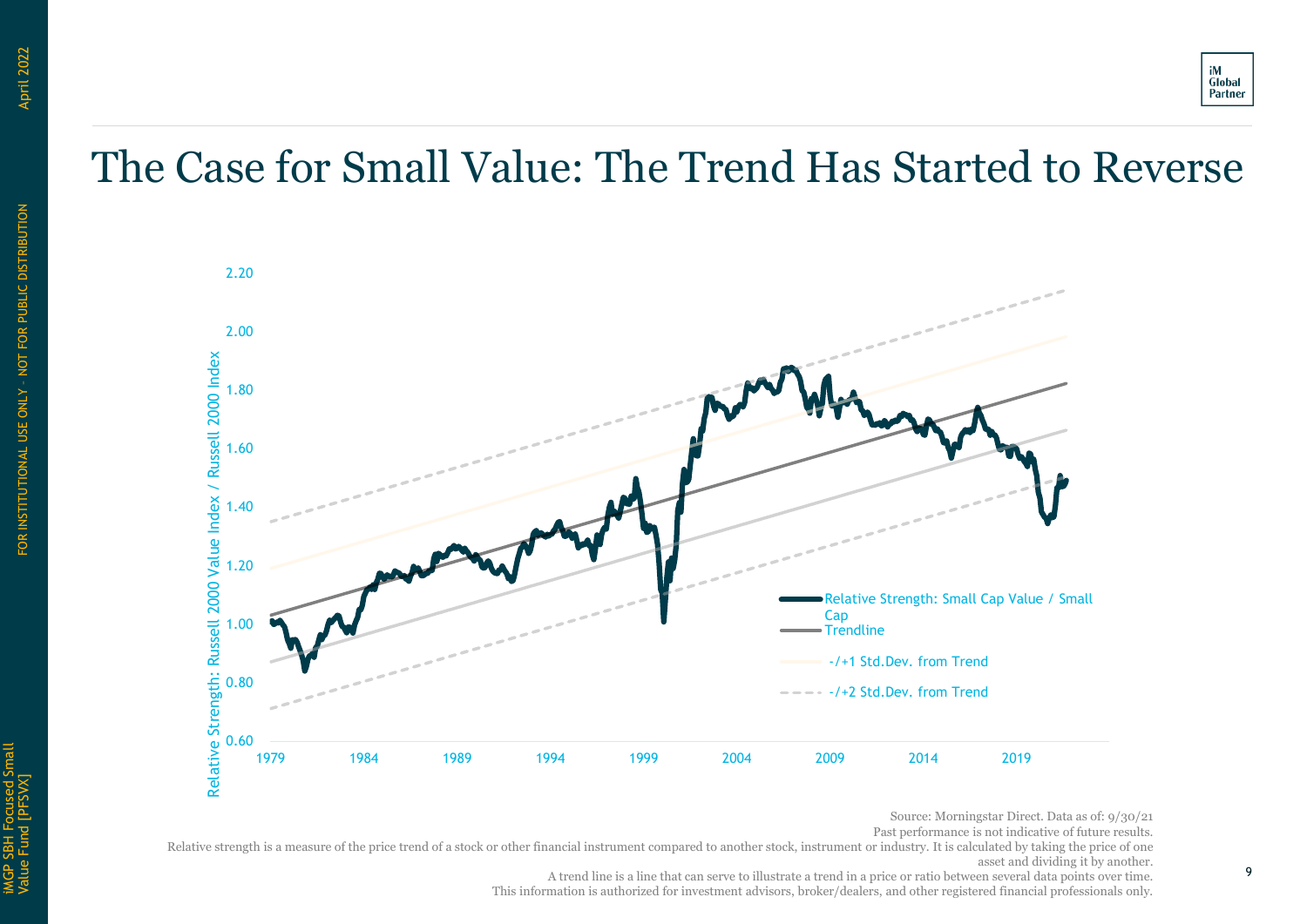

## Small Value Has Outperformed Over the Long Run

#### 20000%



Source: Morningstar Direct. Data as of: 9/30/21 Past performance is not indicative of future results. This information is authorized for investment advisors, broker/dealers, and other registered financial professionals only.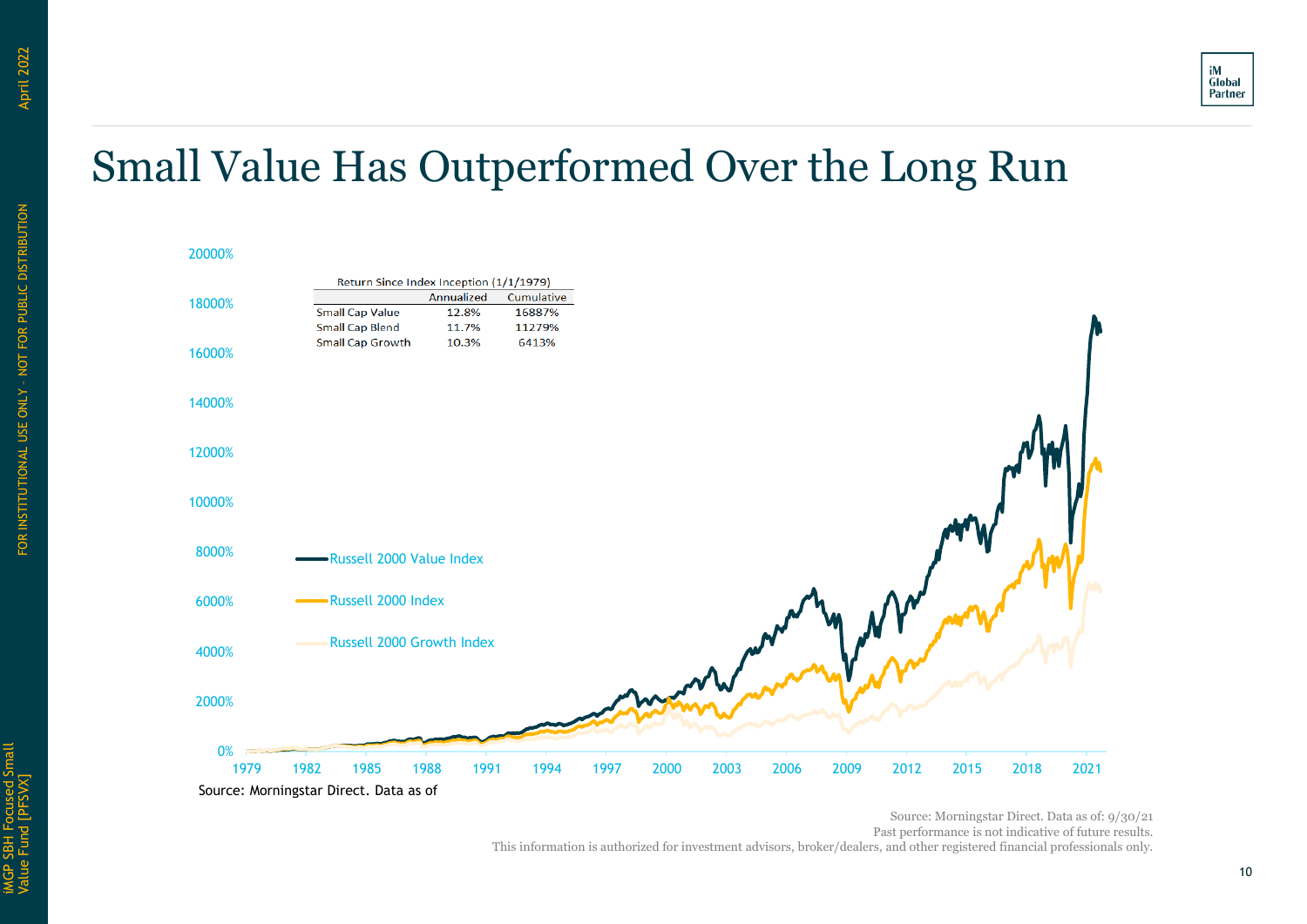

## "Zombie" Stocks in Russell 2000

#### **THE PERCENT OF "ZOMBIE" COMPANIES IN THE RUSSELL 2000 IS AT A 25+ YEAR high**



"Zombie": Any non-Financials stock whose net debt is positive and whose trailing 3-year EBIT is LESS than its trailing 3-year net interest expense. This information is authorized for investment advisors, broker/dealers, and other registered financial professionals only.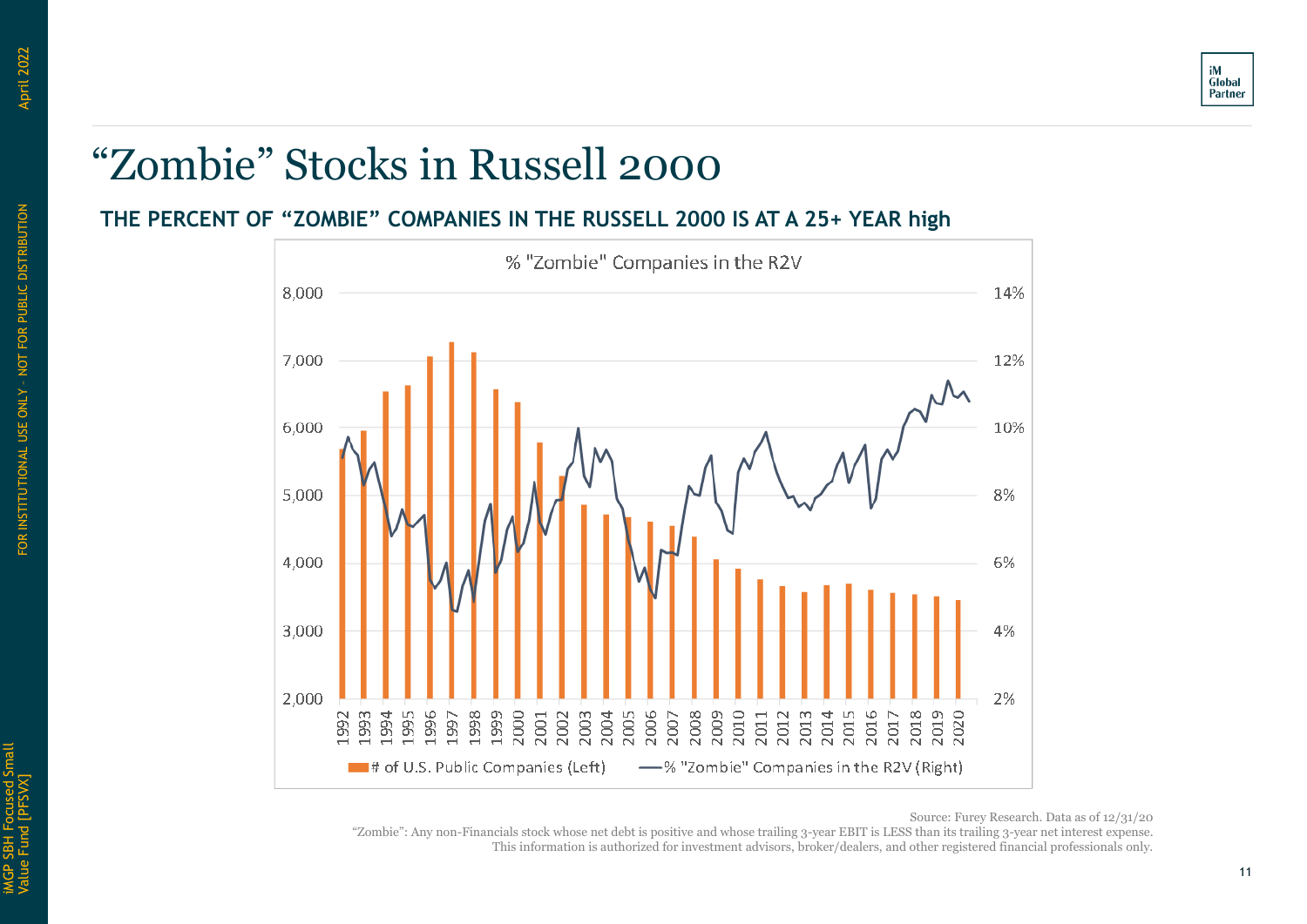## iMGP SBH Focused Small Value Fund Performance

| Institutional Class Performance as of 3/31/2022       | 3-Month | Year-to-Date | One Year | Since Inception |
|-------------------------------------------------------|---------|--------------|----------|-----------------|
| iMGP SBH Focused Small Val Ins (7/31/2020)            | $-4.6%$ | $-4.6%$      | $-2.9%$  | 25.0%           |
| Russell 2000 Value                                    | $-2.4%$ | $-2.4%$      | 3.3%     | 36.5%           |
| Morningstar Small Value Category                      | $-2.0%$ | $-2.0%$      | 6.1%     | 37.3%           |
| *Gross Expense Ratio: 2.11% *Net Expense Ratio: 1.15% |         |              |          |                 |

Performance quoted represents past performance and does not guarantee future results. The investment return and principal value of an investment will fluctuate so that an *investor's shares, when redeemed, may be worth more or less than their original cost. Current performance of the funds may be lower or higher than the performance quoted. Short term performance is not a good indication of the fund's future performance and should not be the sole basis for investing in the fund. To obtain standardized performance of the funds, and performance as of the most recently completed calendar month, please visit [www.imgpfunds.com](http://www.partnerselectfunds.com/). Returns less than one year are not annualized.*

*The gross and net expense ratios can be found in the most recent Summary Prospectus (4/30/2021). There are contractual fee waivers in effect through 4/30/2022. While the fund is no-load, management and other expenses still apply.*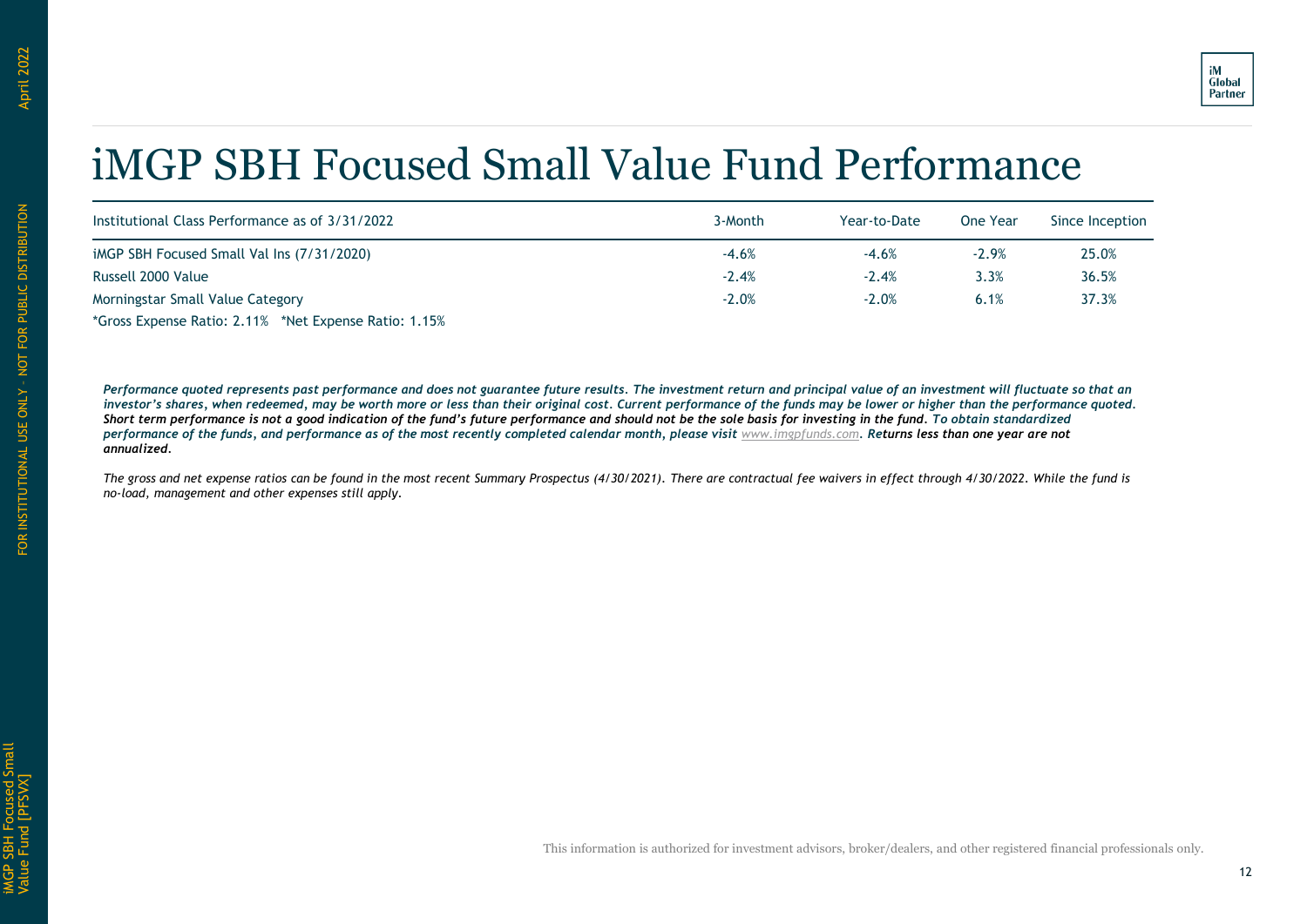## iMGP SBH Focused Small Value Fund Performance

#### A Focused Portfolio with a Proven Track Record

| SBH Small Cap Value Select Composite Average Annual Total Returns<br>For the Period Ended March 31, 2022 | One Year | <b>Five Years</b> | Since Inception (July 1,<br>2014) |
|----------------------------------------------------------------------------------------------------------|----------|-------------------|-----------------------------------|
| Net of fees / expenses*                                                                                  | $-1.95%$ | 12.57%            | 11.36%                            |
| Russell 2000 <sup>®</sup> Value Index                                                                    | 3.32%    | 8.57%             | 8.16%                             |



#### **SBH Small Cap Value Select Related Performance Returns**

■ Net of fees / expenses\* ■ Russell 2000® Value Index

The performance of the Strategy does not represent the historical performance of the Fund and should not be considered indicative of future performance of the Fund. Results may differ from the Strategy because of, among other things, differences in account expenses including management fees, the size of positions taken in relation to the account size, timing of purchases and sales, stability and frequency of cash flows and availability of cash for new investments. Fees of the Fund are higher than the fees charged on accounts included in the Strategy Composite. Higher fees reduce an investor's return. Performance presented net of fees. Past performance does not guarantee future results.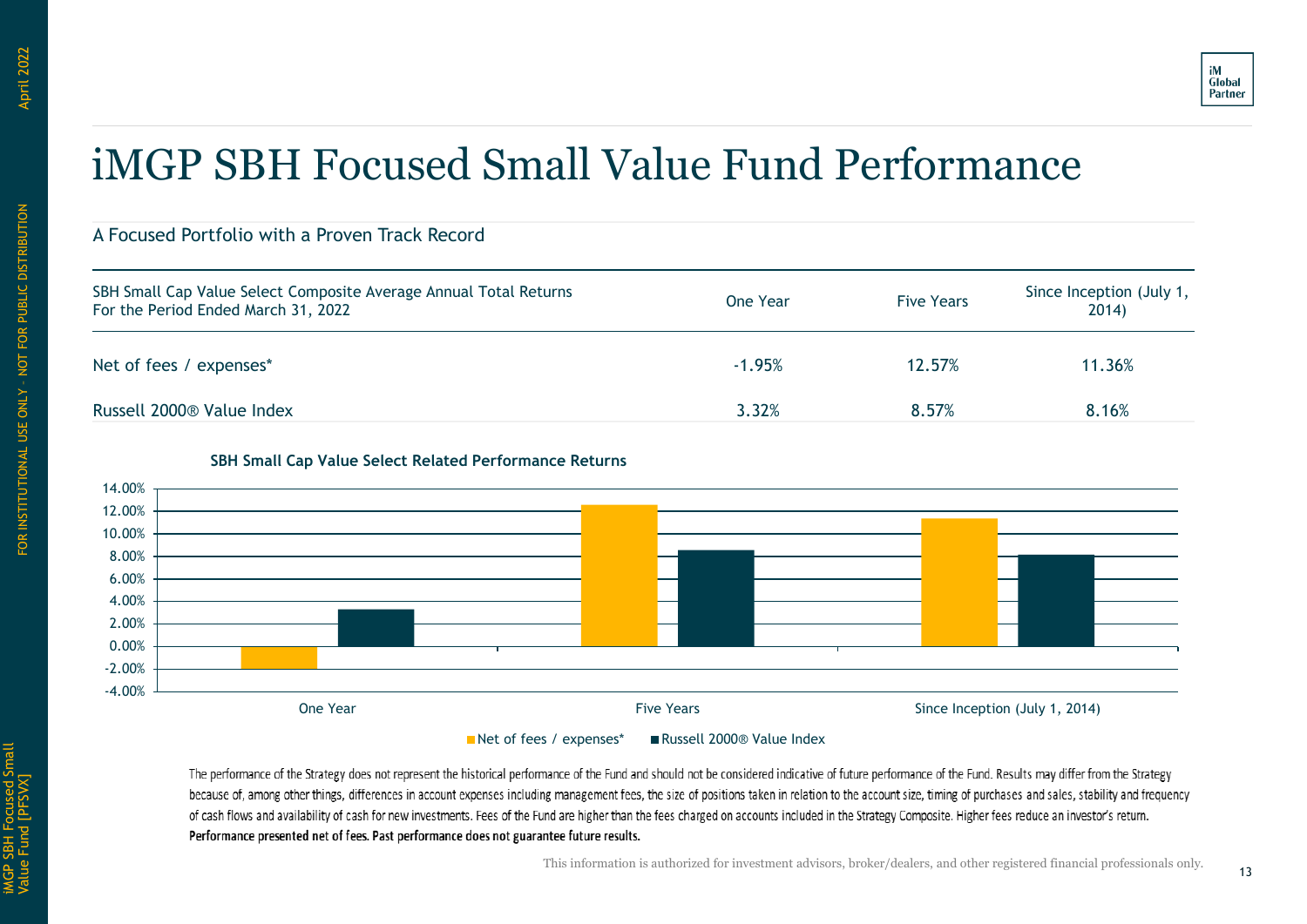## Contact Us

### **Questions about the fund?**

Please contact our relationship management team.



925.254.8999

team@imgpfunds.com

www.imgpfunds.com

 $\boldsymbol{Q}$ 1676 N. California Blvd., Suite 500 Walnut Creek, CA 94596